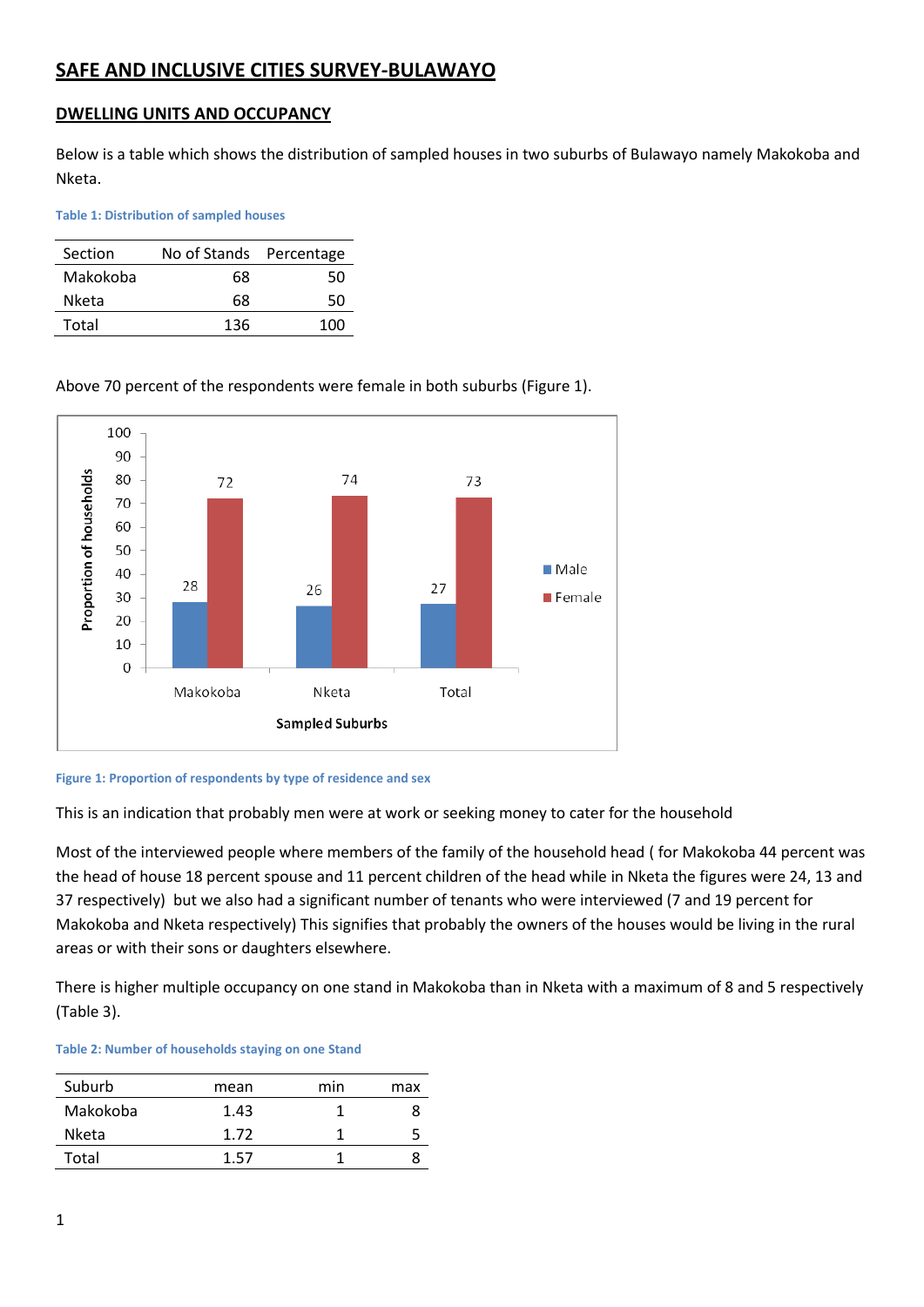There is an average of one household renting on the sampled stands/houses. There are cases of overcrowded houses where a maximum of 3 and 4 households in Makokoba and Nketa are paying rent to the owner of the stand.

**Table 3: Number of households paying rent to the owner of the Stand**

| Suburb   | mean | min | max |
|----------|------|-----|-----|
| Makokoba | 1.20 |     |     |
| Nketa    | 1.19 |     |     |
| Total    | 1.19 |     |     |

The average density of about 7 people on one stand is normal but we have extremes where a person is living alone on the other hand we have overcrowded stands where 18 people are staying on one stand in Nketa as indicated in Table 5 below.

#### **Table 4: Number of people staying on the Stand**

| Suburb   | mean | min | max |
|----------|------|-----|-----|
| Makokoba | 6.47 |     | 15  |
| Nketa    | 6.70 |     | 18  |
| Total    | 6.59 |     | 18  |

There is a similar case as in table 5. The table above shows that there is a normal average number of 6 people staying in one house old but have up to 15 people staying in one household.

### **Table 5: Number of people in the sampled household**

| Suburb       | mean | min | max |
|--------------|------|-----|-----|
| Makokoba     | 5.87 |     | 15  |
| <b>Nketa</b> | 6.00 |     |     |
| Total        | 5.93 |     |     |

While list we have some households with no male adults the average is one male adult per household. From the sampled households Nketa has maximum of 6 male adults in one household as compared to Makokoba who have 4.

### **Table 6: Number of male adults in the household**

| Suburb   | mean | min | max |
|----------|------|-----|-----|
| Makokoba | 1.40 |     |     |
| Nketa    | 1.85 |     |     |
| Total    | 1.63 |     |     |

There is an average of two female adults per household while Makokoba has a higher maximum of 6 female adults Nketa has a maximum of 4 female adults. There are some households with no female adults.

#### **Table 7: Number of female adults in the household**

| Suburb   | mean | min | max |
|----------|------|-----|-----|
| Makokoba | 1.91 |     | n   |
| Nketa    | 1.88 | 0   |     |
| Total    | 1.90 |     |     |
|          |      |     |     |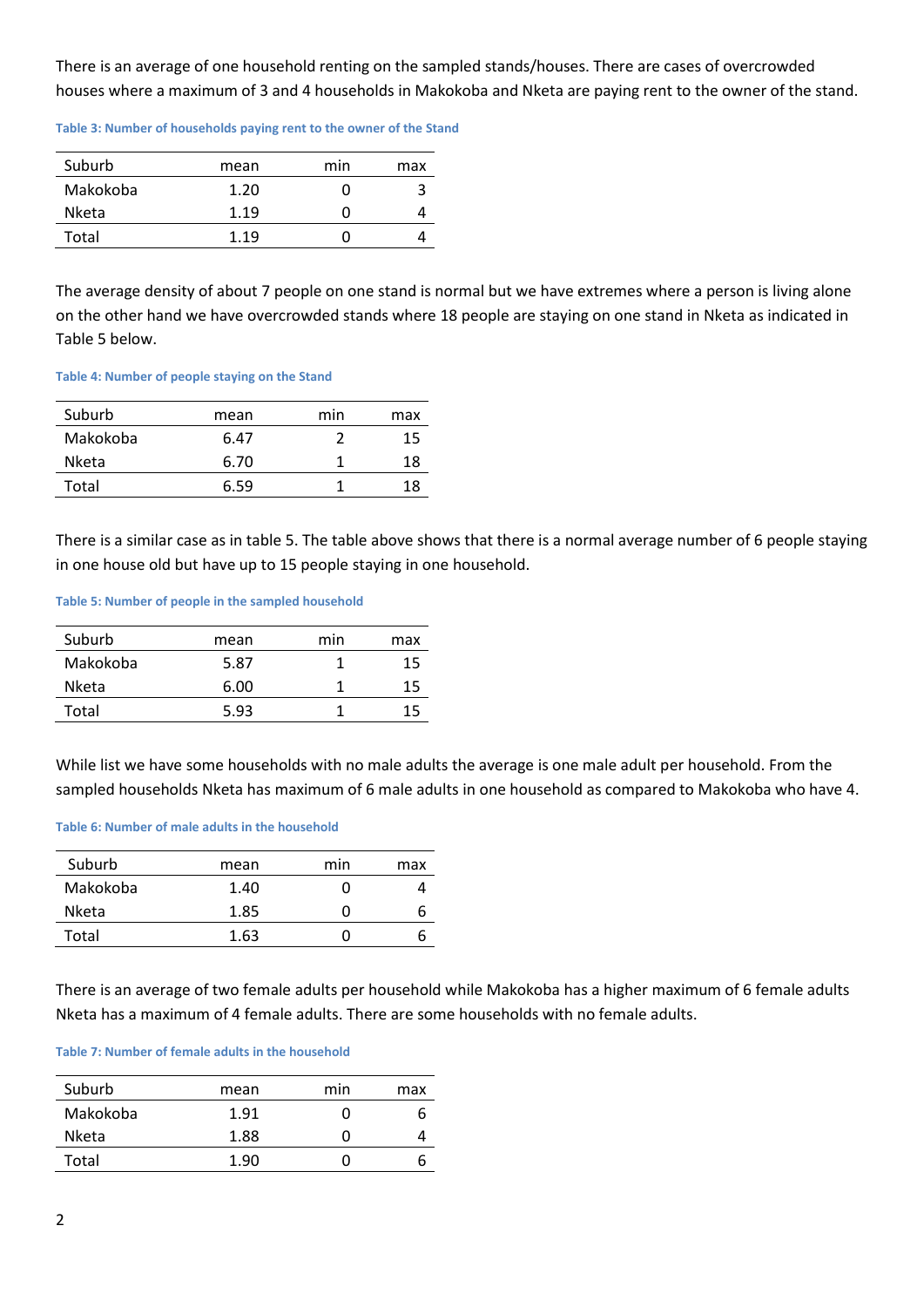While list some households have neither more male nor female children the maximum of six children is the same for both Makokoba and Nketa except for Makokoba where there is a maximum of 7 children per household (Tables 9 and 10).

### **Table 8: Number of male children in the household**

| Suburb       | mean | min | max |
|--------------|------|-----|-----|
| Makokoba     | 1.25 |     |     |
| <b>Nketa</b> | 1.12 |     |     |
| Total        | 1.18 |     |     |

#### **Table 9: Number of female children in the household**

| Suburb       | mean | min | max |
|--------------|------|-----|-----|
| Makokoba     | 1.44 |     |     |
| <b>Nketa</b> | 1.19 |     |     |
| Total        | 1.32 |     |     |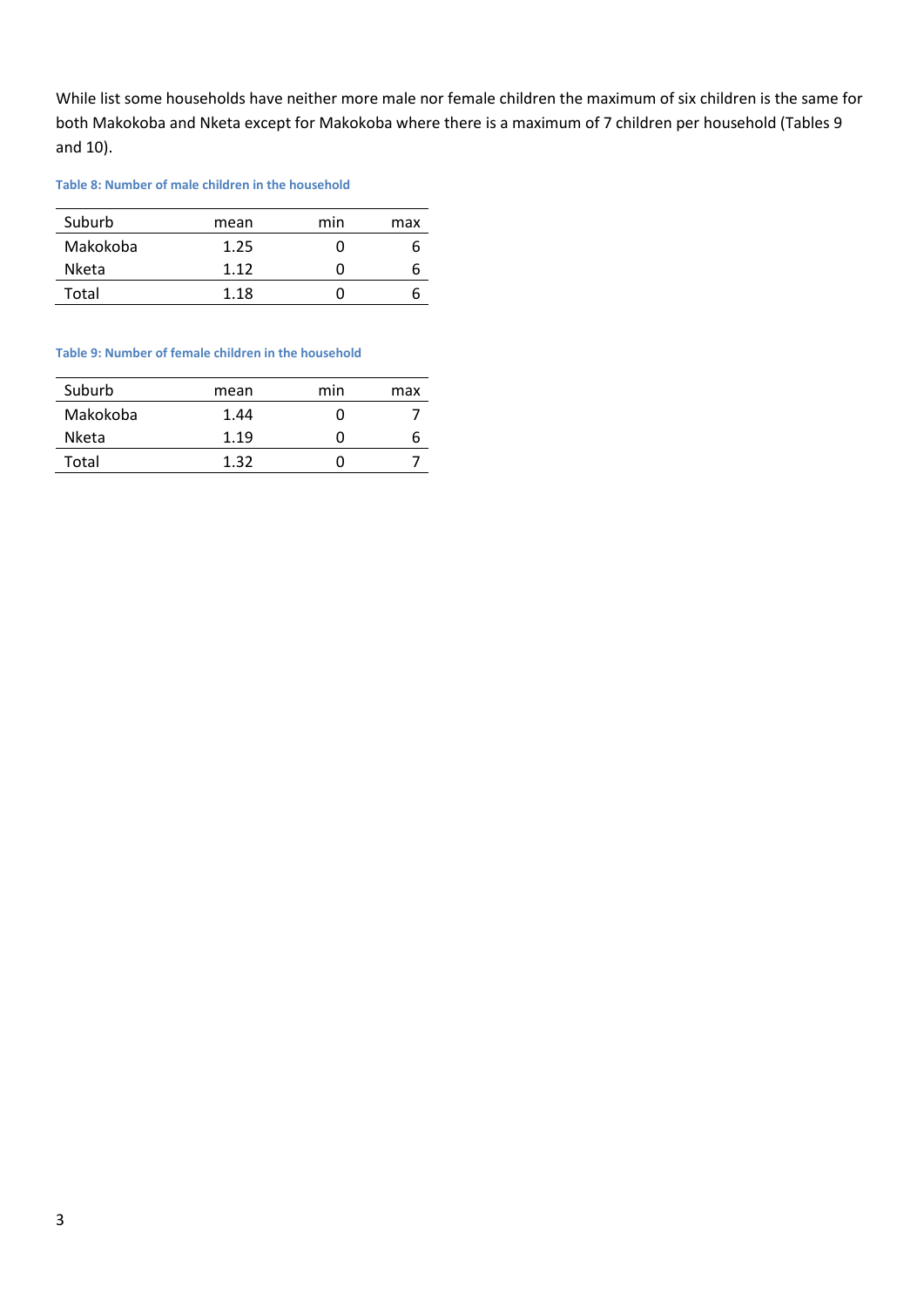## **DEMOGRAPHIC CHARACTERISTICS OF SAMPLE HOUSEHOLDS**

There are older people staying in Makokoba compared to Nketa since Makokoba is an older suburb.

**Table 10: Age of household head**

| Suburb   | mean  | min | max |
|----------|-------|-----|-----|
| Makokoba | 65.82 | 29  | ٩q  |
| Nketa    | 52.57 | 20  | 78  |
| Total    | 59.19 | 20  | qq  |

Approximately 51 percent of household heads in living Makokoba are male compared to 67percent in Nketa.

#### **Table 11: Sex of household head**

|           |               | Makokoba   |        | Nketa      |        | Total      |
|-----------|---------------|------------|--------|------------|--------|------------|
| Sex of HH | <b>Stands</b> | Percentage | Stands | Percentage | Stands | Percentage |
| Male      | 35            | 51.47      | 45     | 67.16      | 80     | 59.26      |
| Female    | 33            | 48.53      | 22     | 32.84      | 55     | 40.74      |
| Total     | 68            | 100        | 67     | 100        | 135    | 100        |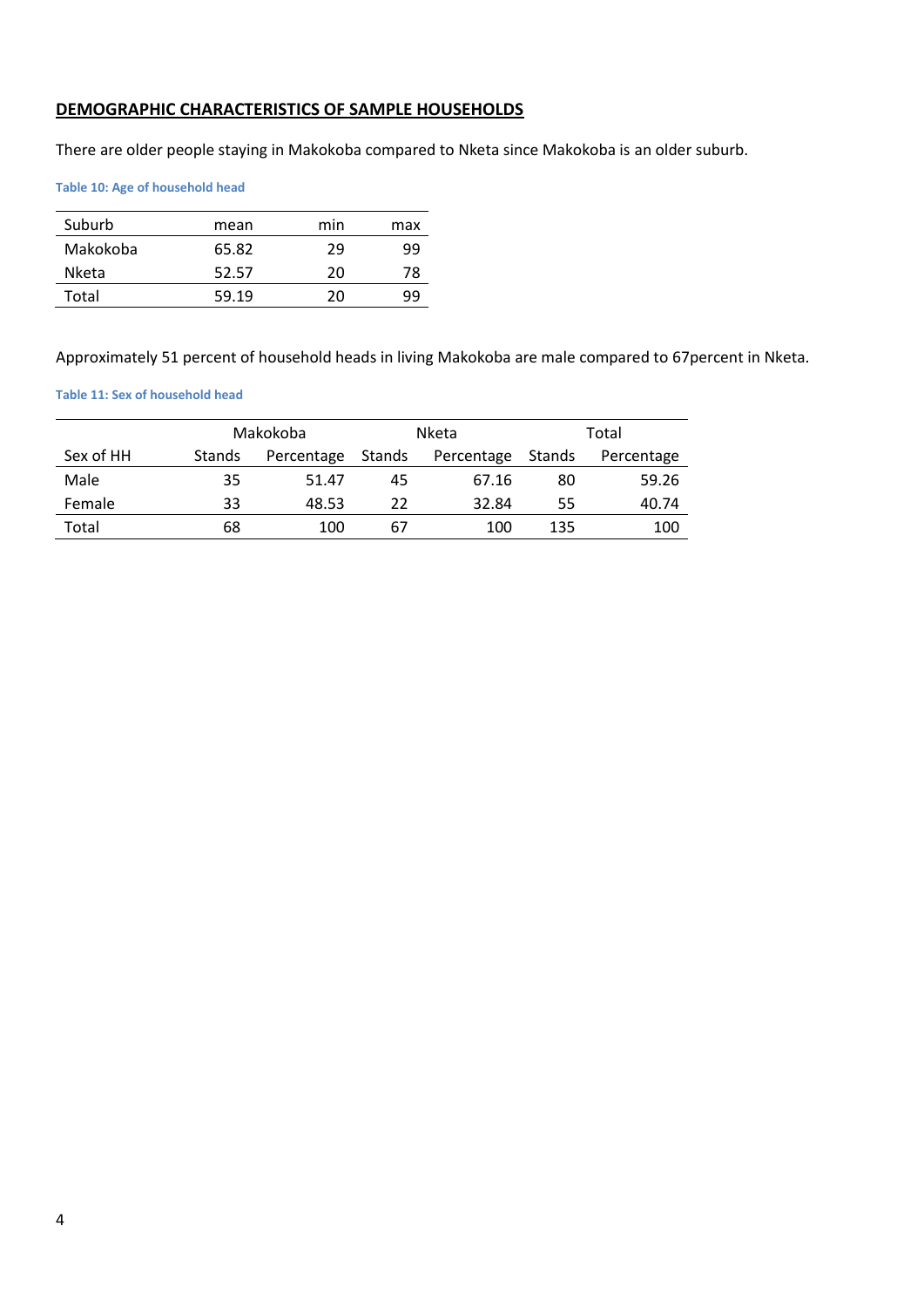

Approximately 76 percent of household heads in Nketa are married compared to 60 percent in Makokoba. There is a significant percentage of 24 who were never married in Makokoba as compared to 9 percent in Nketa.

**Figure 2: Proportion of household heads by suburb and their marital status**



There is lower prevalence of dead spouses of 28 percent in Nketa as compared to Makokoba where it is 49 percent.

**Figure 3: Death of spouse in the household**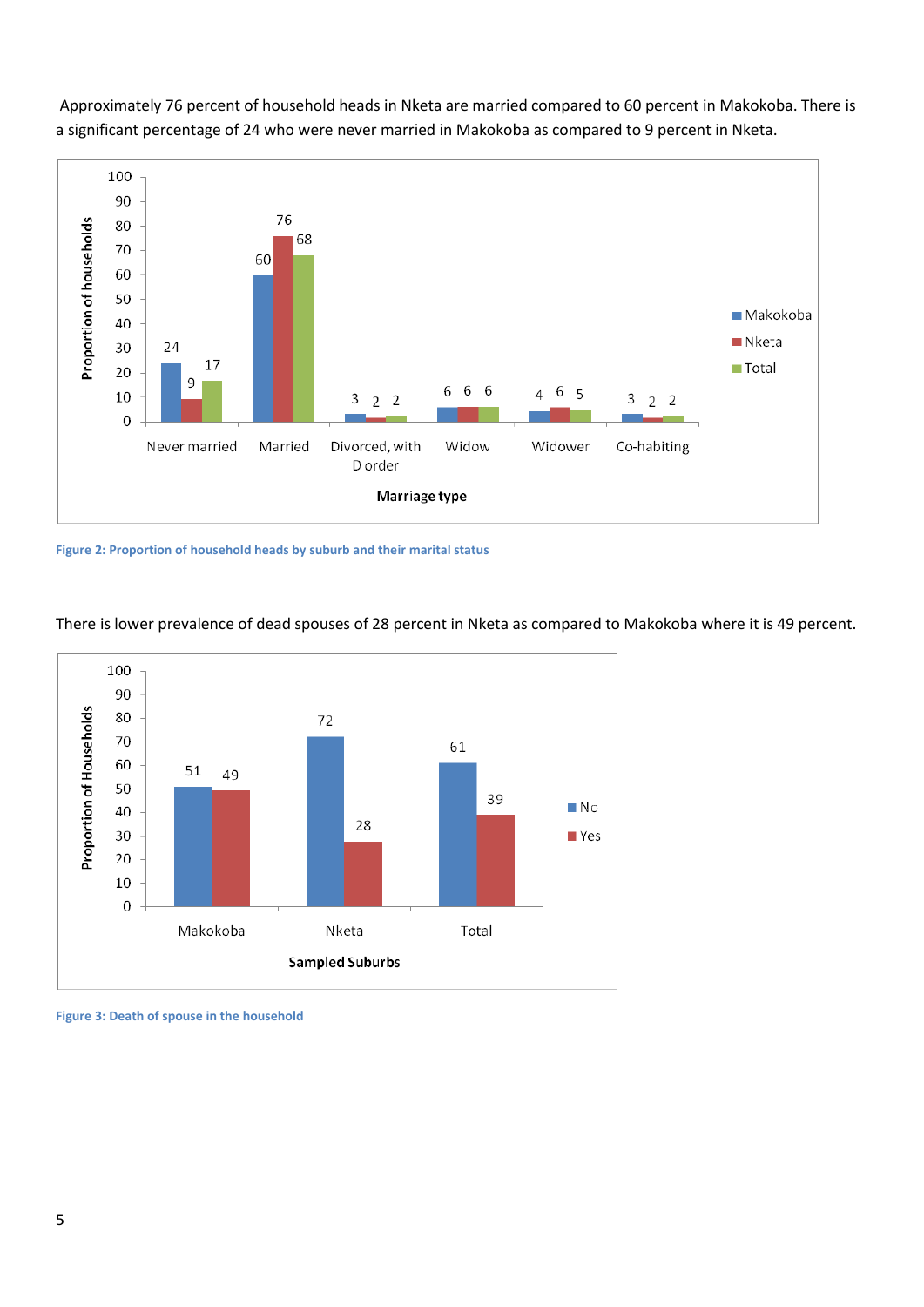

In most households the marriage type is either traditional or chapter 37 (5:11) with more having chapter 37 marriages

**Figure 4: Proportion of household heads by suburb and marriage type**

There is only one household in each suburb with two wives while the rest of the married household heads have one wife.

#### **Table 12: Number of wives in the marriage**

|             |        | Makokoba   |        | <b>Nketa</b> |        | Total      |
|-------------|--------|------------|--------|--------------|--------|------------|
| No of wives | Stands | Percentage | Stands | Percentage   | Stands | Percentage |
| One         | 47     | 97.92      | 60     | 98.36        | 107    | 98.17      |
| Two         |        | 2.08       |        | 1.64         |        | 1.83       |
| Total       | 48     | 100        | 61     | 100          | 109    | 100        |
|             |        |            |        |              |        |            |

## A slightly higher percentage of 70 have marriage certificates in Nketa compared to 66 percent in Makokoba.

#### **Table 13: Whether household heads have marriage certificate**

|                      | Makokoba |            |        | <b>Nketa</b> | Total  |            |
|----------------------|----------|------------|--------|--------------|--------|------------|
| Marriage Certificate | Stands   | Percentage | Stands | Percentage   | Stands | Percentage |
| No                   | 17       | 34         | 18     | 29.51        | 35     | 31.53      |
| Yes                  | 33       | 66         | 43     | 70.49        | 76     | 68.47      |
| Total                | 50       | 100        | 61     | 100          | 111    | 100        |

About 82 percent of household heads who do not have marriage certificates in Makokoba indicated that they were customary married compared to 47 percent in Nketa while 12 percent in each suburb were co-habiting.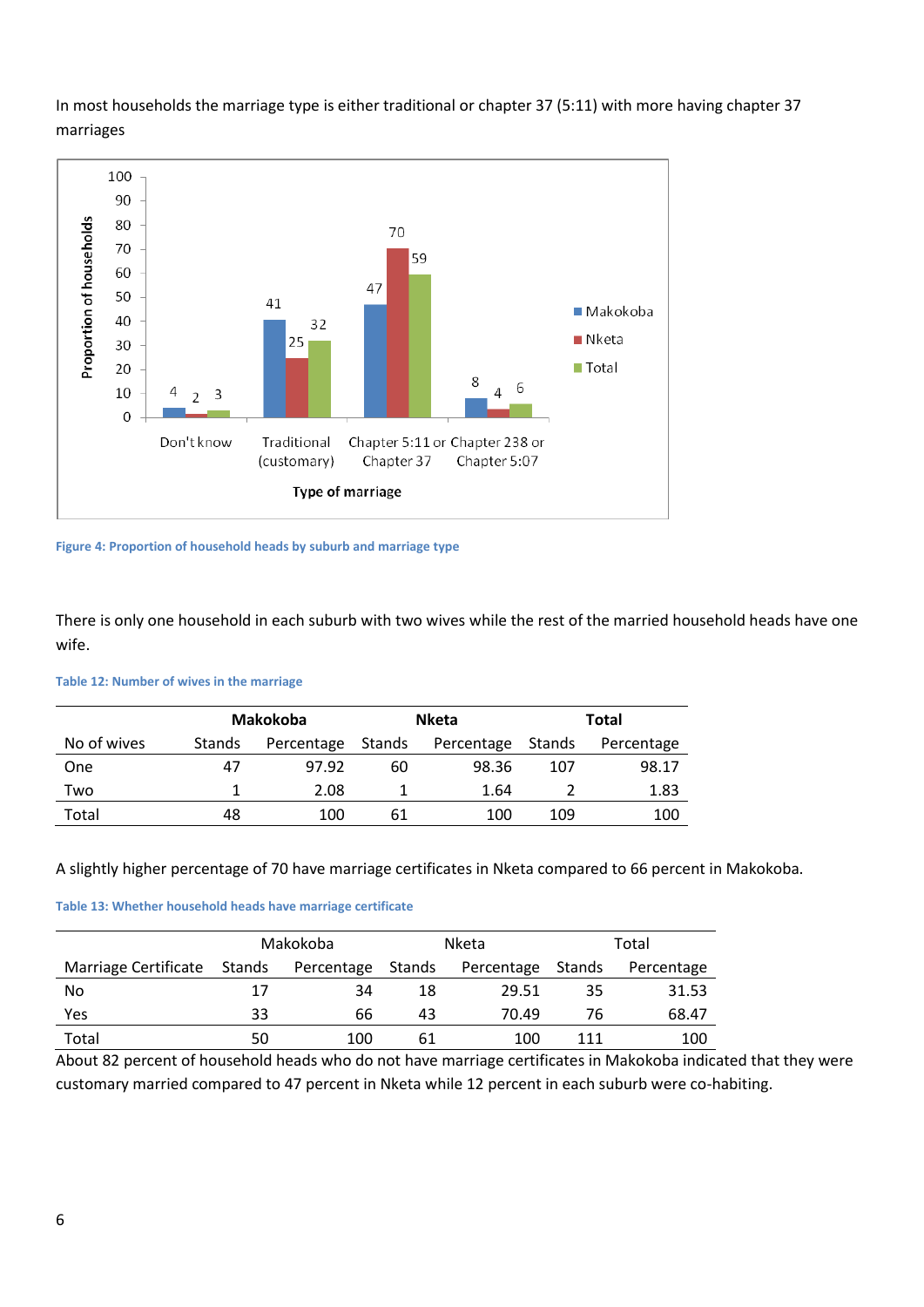There is significant number of household heads who went above O levels especially in Nketa. In Makokoba 51 percent went only to primary with 15 percent with no education at all compared Nketa who have 24 percent with primary and one person with no education. 53 percent of household heads in Nketa went to secondary (O level) compared to 30 percent in Makokoba

|                     | Makokoba |            | Nketa         |            | Total  |            |
|---------------------|----------|------------|---------------|------------|--------|------------|
| Level               | Stands   | Percentage | <b>Stands</b> | Percentage | Stands | Percentage |
| <b>None</b>         | 10       | 14.93      | 1             | 1.52       | 11     | 8.27       |
| Primary             | 34       | 50.75      | 16            | 24.24      | 50     | 37.59      |
| Secondary (O Level) | 20       | 29.85      | 35            | 53.03      | 55     | 41.35      |
| Advanced level      | 2        | 2.99       | 2             | 3.03       | 4      | 3.01       |
| Certificate         | n/a      | n/a        | 3             | 4.55       | 3      | 2.26       |
| Diploma             | 1        | 1.49       | 5             | 7.58       | 6      | 4.51       |
| Graduate            | n/a      | n/a        | 3             | 4.55       | 3      | 2.26       |
| Post Graduate       | n/a      | n/a        | 1             | 1.52       | 1      | 0.75       |
| Total               | 67       | 100        | 66            | 100        | 133    | 100        |

#### **Table 14: Education level of the household head**

This is an indication that there is higher literacy rate of house hold heads in Nketa compared to Makokoba.

Similarly there is significant number of household spouses who went above O levels especially in Nketa. In Makokoba 45 percent went only to primary with 18 percent with no education at all compared Nketa who have 28 percent and 11 percent respectively. 43 percent of household heads in Nketa went to secondary (O level) compared to 35 percent in Makokoba (table 17).

### **Table 15: Education level of the spouse**

|                     |        | Makokoba   |        | Nketa      |              | Total      |  |
|---------------------|--------|------------|--------|------------|--------------|------------|--|
| Level               | Stands | Percentage | Stands | Percentage | Stands       | Percentage |  |
| None                | 10     | 18.18      | 6      | 10.53      | 16           | 14.29      |  |
| Primary             | 25     | 45.45      | 16     | 28.07      | 41           | 36.61      |  |
| Secondary (O Level) | 19     | 34.55      | 25     | 43.86      | 44           | 39.29      |  |
| Advanced level      | n/a    | n/a        | 2      | 3.51       | 2            | 1.79       |  |
| Certificate         | n/a    | n/a        | 1      | 1.75       | 1            | 0.89       |  |
| Diploma             | 1      | 1.82       | 3      | 5.26       | 4            | 3.57       |  |
| Graduate            | n/a    | n/a        | 3      | 5.26       | 3            | 2.68       |  |
| Post Graduate       | n/a    | n/a        | 1      | 1.75       | $\mathbf{1}$ | 0.89       |  |
| Total               | 55     | 100        | 57     | 100        | 112          | 100        |  |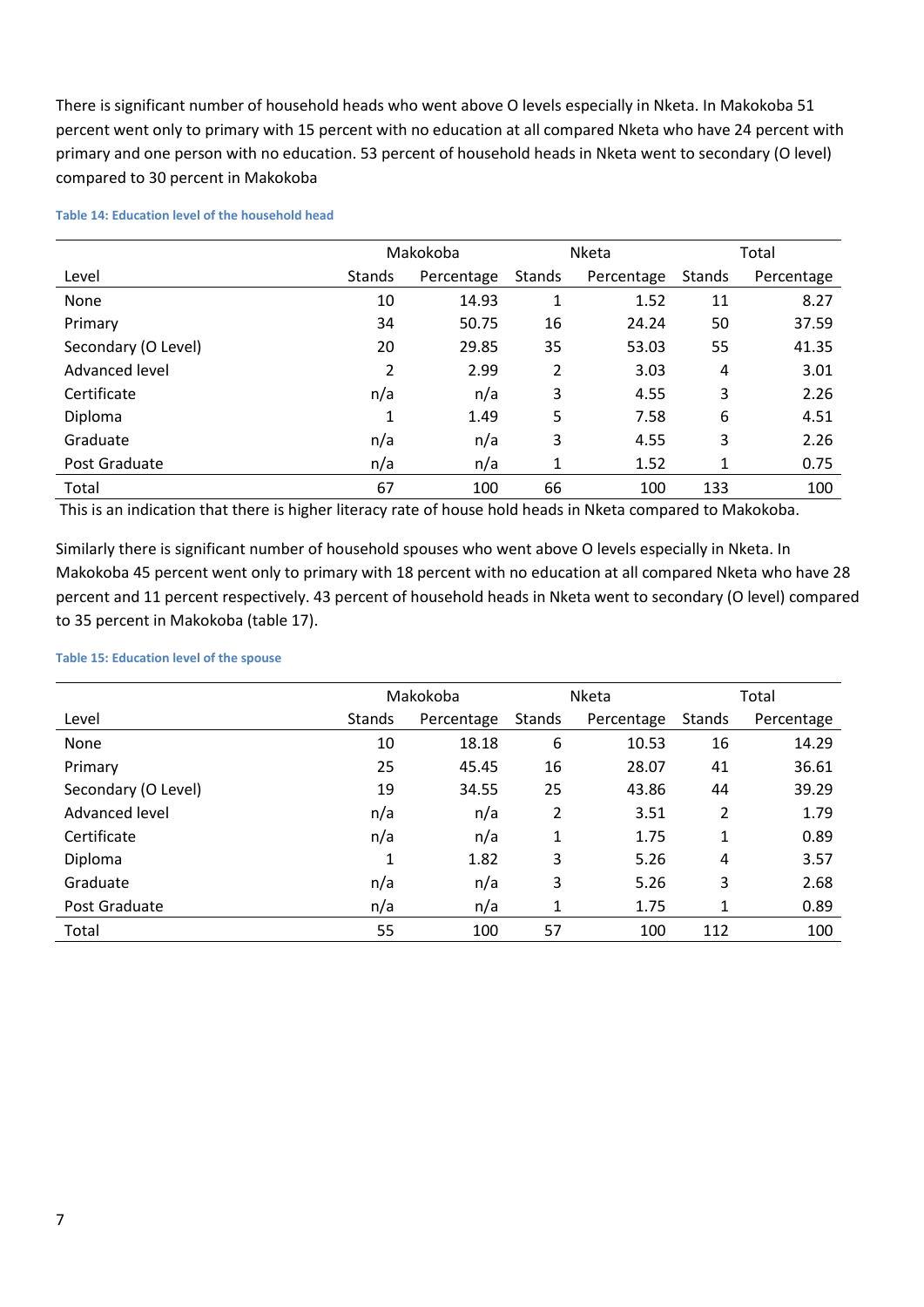## **HOUSEHOLD'S INCOME SOURCES**

Approximately 43 percent of household heads in Nketa are on permanent employment compared to only 7 percent in Makokoba while there is 25 percent on temporary/self employment in Makokoba compared to 9 percent in Nketa, this can be related to Table 16 where the literacy level is higher in Nketa. There is 30 percent of sampled households with heads who are no longer employed without pension while 23 percent receive their pension.



### **Figure 5: Proportion of household heads by employment status and suburb**

About 30 percent of household spouses in Nketa are on permanent employment compared to only 8 percent in Makokoba while there is 32 percent on temporary/self employment in Makokoba compared to 26 percent in Nketa, this can be related to Table 17 where the literacy level is higher in Nketa. 36 percent of sampled households in Nketa have spouses who are not employed compared to 23 percent in Makokoba.

#### **Table 16: Employment status of household spouse**

|                           | Makokoba      |            | Nketa         |            | Total         |            |
|---------------------------|---------------|------------|---------------|------------|---------------|------------|
| <b>Employment status</b>  | <b>Stands</b> | Percentage | <b>Stands</b> | Percentage | <b>Stands</b> | Percentage |
| Permanent employment      | 5             | 7.58       | 20            | 30.3       | 25            | 18.94      |
| Temporary/Self employment | 21            | 31.82      | 17            | 25.76      | 38            | 28.79      |
| Pensioner                 | n/a           | n/a        | 1             | 1.52       |               | 0.76       |
| Unemployed                | 15            | 22.73      | 24            | 36.36      | 39            | 29.55      |
| N/A                       | 25            | 37.88      | 4             | 6.06       | 29            | 21.97      |
| Total                     | 66            | 100        | 66            | 100        | 132           | 100        |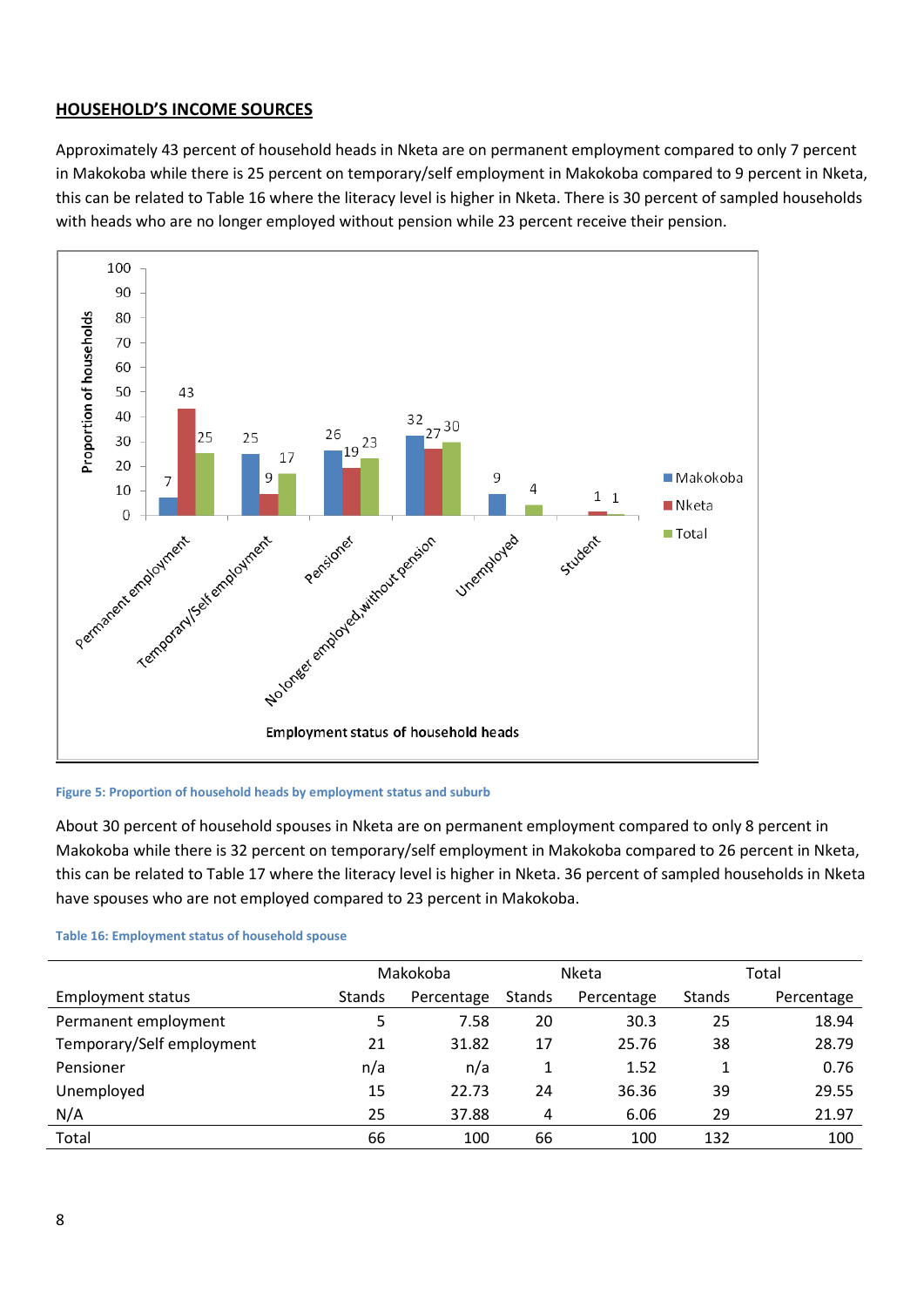Makokoba have 75 percent of the households with no one on permanent employment compared to Nketa who have 30 percent which if combine gives us half of the sampled houses. Nketa have 48 percent of households with one person on permanent employment compared to Makokoba with only 14 percent.

| Table 17: Number of people in the household on permanent employment |  |  |  |  |
|---------------------------------------------------------------------|--|--|--|--|
|---------------------------------------------------------------------|--|--|--|--|

|                      | Makokoba |            |        | Nketa      | Total         |            |
|----------------------|----------|------------|--------|------------|---------------|------------|
| Permanent Employment | Stands   | Percentage | Stands | Percentage | <b>Stands</b> | Percentage |
| None                 | 48       | 75         | 20     | 29.85      | 68            | 51.91      |
| One                  | 9        | 14.06      | 32     | 47.76      | 41            | 31.3       |
| Two                  | 5        | 7.81       | 13     | 19.4       | 18            | 13.74      |
| Three                |          | 1.56       | 2      | 2.99       | 3             | 2.29       |
| Four                 |          | 1.56       | n/a    | n/a        |               | 0.76       |
| Total                | 64       | 100        | 67     | 100        | 131           | 100        |

On average households in Nketa earn more money than those from permanent employment in Makokoba as reflected by the mean of 402 and 253 respectively (Table 22).

**Table 18: Monthly income from permanent employment for the households**

| Suburb   | mean   | min | max  |
|----------|--------|-----|------|
| Makokoba | 253.82 | 25  | 1200 |
| Nketa    | 402.39 | 60  | 1300 |
| Total    | 362.30 | 25  | 1300 |

The bulk of the houses do not have anyone on temporary employment (Table 20).

### **Table 19: Number of people in the household who are on temporary employment**

|                      | Makokoba |            |        | Nketa      | Total  |            |
|----------------------|----------|------------|--------|------------|--------|------------|
| Temporary Employment | Stands   | Percentage | Stands | Percentage | Stands | Percentage |
| None                 | 54       | 83.08      | 50     | 74.63      | 104    | 78.79      |
| One                  | 9        | 13.85      | 12     | 17.91      | 21     | 15.91      |
| Two                  |          | 3.08       | 4      | 5.97       | 6      | 4.55       |
| Three                | n/a      | n/a        |        | 1.49       |        | 0.76       |
| Total                | 65       | 100        | 67     | 100        | 132    | 100        |

The average monthly income from temporary employment is again more in Nketa than in Makokoba. This maybe related to the fact that heads and spouses in Nketa are more educated than in Makokoba as indicated before in Tables 16 and 17.

**Table 20: Monthly income from temporary employment for the households**

| Suburb   | mean   | min | max |
|----------|--------|-----|-----|
| Makokoba | 76.67  | 10  | 200 |
| Nketa    | 148.93 | 15  | 300 |
| Total    | 115.58 | 10  | 300 |

About 70 percent in Nketa get income from petty trade while there is only 38 percent in Nketa doing petty trade. Nketa has 33 percent who indicated that they have no other source of income. Few households mention other sources like extra lessons, chicken rearing, rentals, pensions, remittances, working as maids, traditional healer,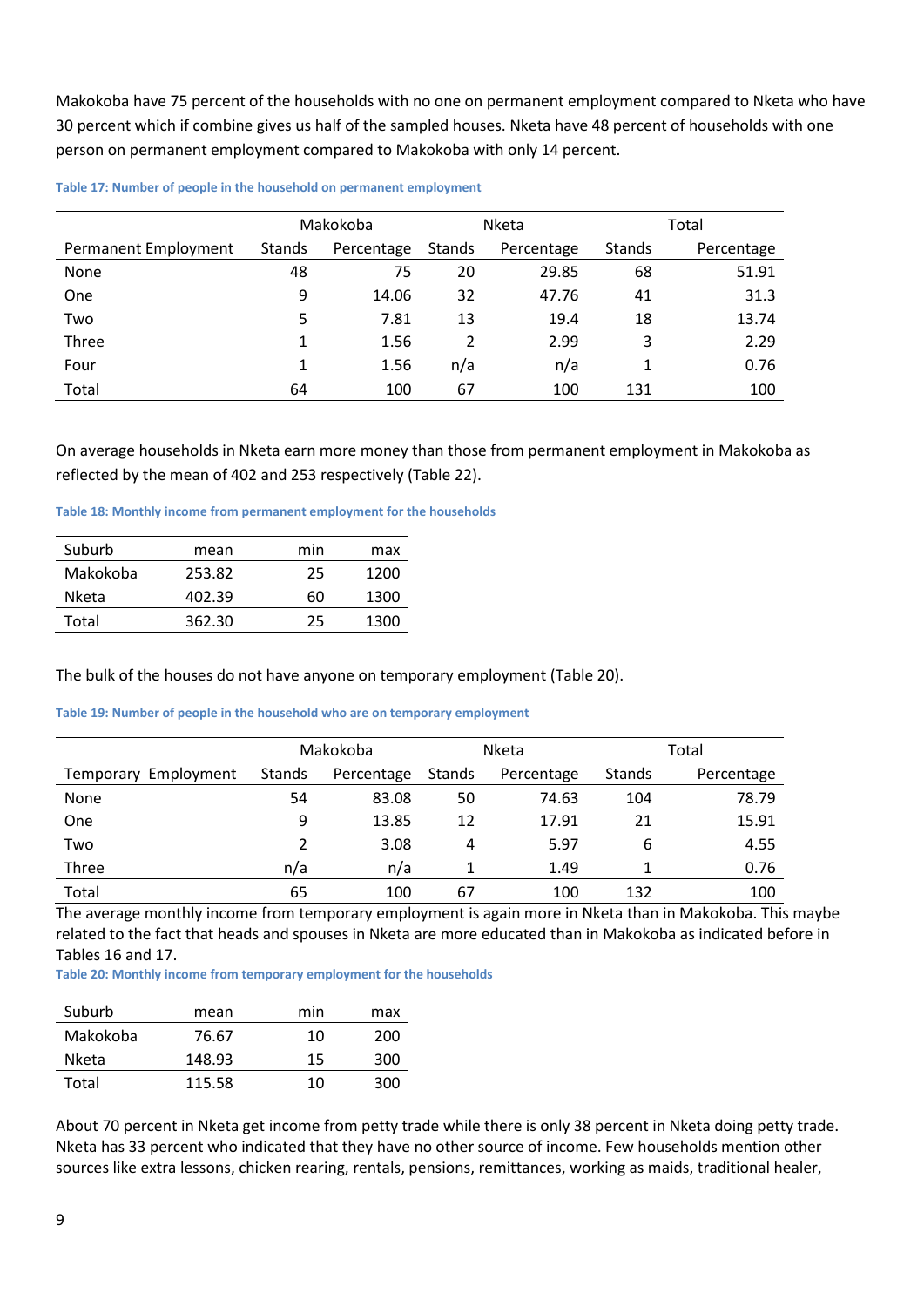Artist, hair dresser, piece jobs and income from Children and relatives who are out of the country especially in South Africa. In Nketa the average earning from other sources is about \$197 compared to \$67 in Makokoba **Table 21: Monthly income from other sources for the households**

| Suburb   | mean     | min | max  |
|----------|----------|-----|------|
| Makokoba | 67.03509 | 5   | 1000 |
| Nketa    | 196.6512 | 10  | 1630 |
| Total    | 122.77   | 5   | 1630 |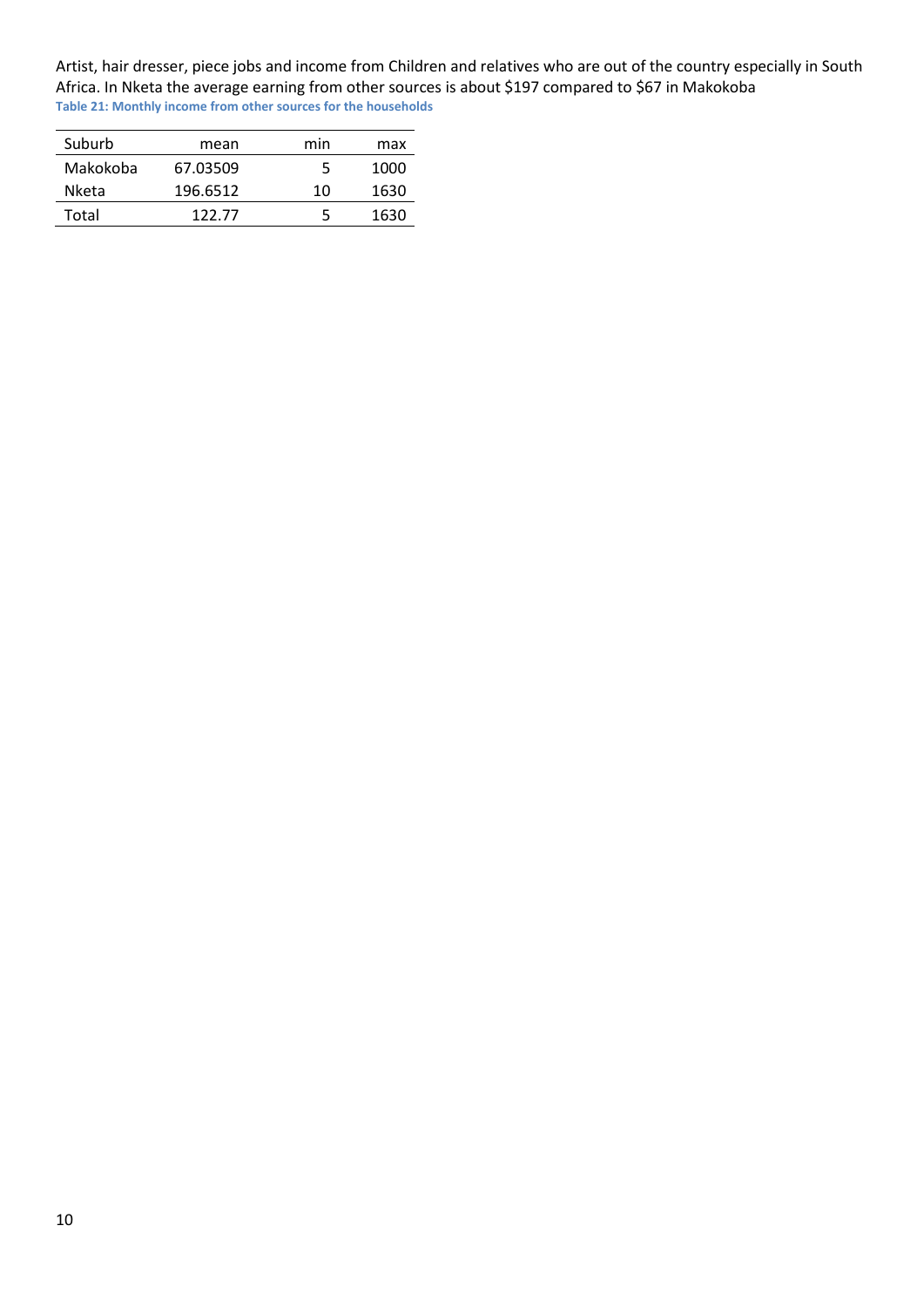## **DWELLING AND TENURE ISSUES**

Approximately 81 percent of houses in Nketa have title deeds compared to 62 percent in Makokoba. There is a significant percentage of 24 in Makokoba who are renting from council.

### **Table 22: Tenure status of the dwelling**

|                                  | Makokoba      |            | <b>Nketa</b>  |            | Total         |            |
|----------------------------------|---------------|------------|---------------|------------|---------------|------------|
| Tenure status                    | <b>Stands</b> | Percentage | <b>Stands</b> | Percentage | <b>Stands</b> | Percentage |
| Owned with titles                | 42            | 61.76      | 55            | 80.88      | 97            | 71.32      |
| Rent to buy (council/government) | 2             | 2.94       | n/a           | n/a        | 2             | 1.47       |
| Rent from council                | 16            | 23.53      | n/a           | n/a        | 16            | 11.76      |
| lodger (with lodger's card)      |               | 10.29      | 10            | 14.71      | 17            | 12.5       |
| Lodger (no written agreement)    | n/a           | n/a        | 3             | 4.41       | 3             | 2.21       |
| Owner's child                    | 1             | 1.47       | n/a           | n/a        | 1             | 0.74       |
| Total                            | 68            | 100        | 68            | 100        | 136           | 100        |

From the sampled households in Nketa those who pay rent to council pay more than in Makokoba (Table 26)

### **Table 23: Payments being made to council**

| Suburb       | mean     | min | Max |
|--------------|----------|-----|-----|
| Makokoba     | 19.46    |     | 60  |
| <b>Nketa</b> | 26.19    | 10  | 70  |
| Total        | 22.85217 |     | 70  |

Approximately 54 and 62 percent of households indicated that they have no written agreements both in Makokoba and Nketa respectively

### **Table 24: Possession of written agreement**

|                   | Makokoba |            | Nketa  |            | Total  |            |
|-------------------|----------|------------|--------|------------|--------|------------|
| Written agreement | Stands   | Percentage | Stands | Percentage | Stands | Percentage |
| No                | 26       | 54.17      | 31     | 62         | 57     | 58.16      |
| Yes               | 20       | 41.67      | 17     | 34         | 37     | 37.76      |
| Don't know        |          | 4.17       |        | 4          |        | 4.08       |
| Total             | 48       | 100        | 50     | 100        | 98     | 100        |

The situation a above is not safe for the households since they don't have security of tenure and can be evicted.

About 19 percent of households in Makokoba compared to 59 percent in Nketa indicated that they purchased their homes. Approximately 38 and 27 percent in Makokoba either inherited or were allocated by council/government respectively as compared to Nketa who have only 10 percent inherited homes and none were allocated by council or government. Some of the household indicated that they were living in company houses, renting, on Rent to buy or they had been assisted by their employers to purchase their homes.

Approximately 34 percent in Makokoba compared 7 percent in Nketa acquired their homes from their parents, 7 compared to 16 percent bought their homes, 38 compared to 27 percent acquired their homes from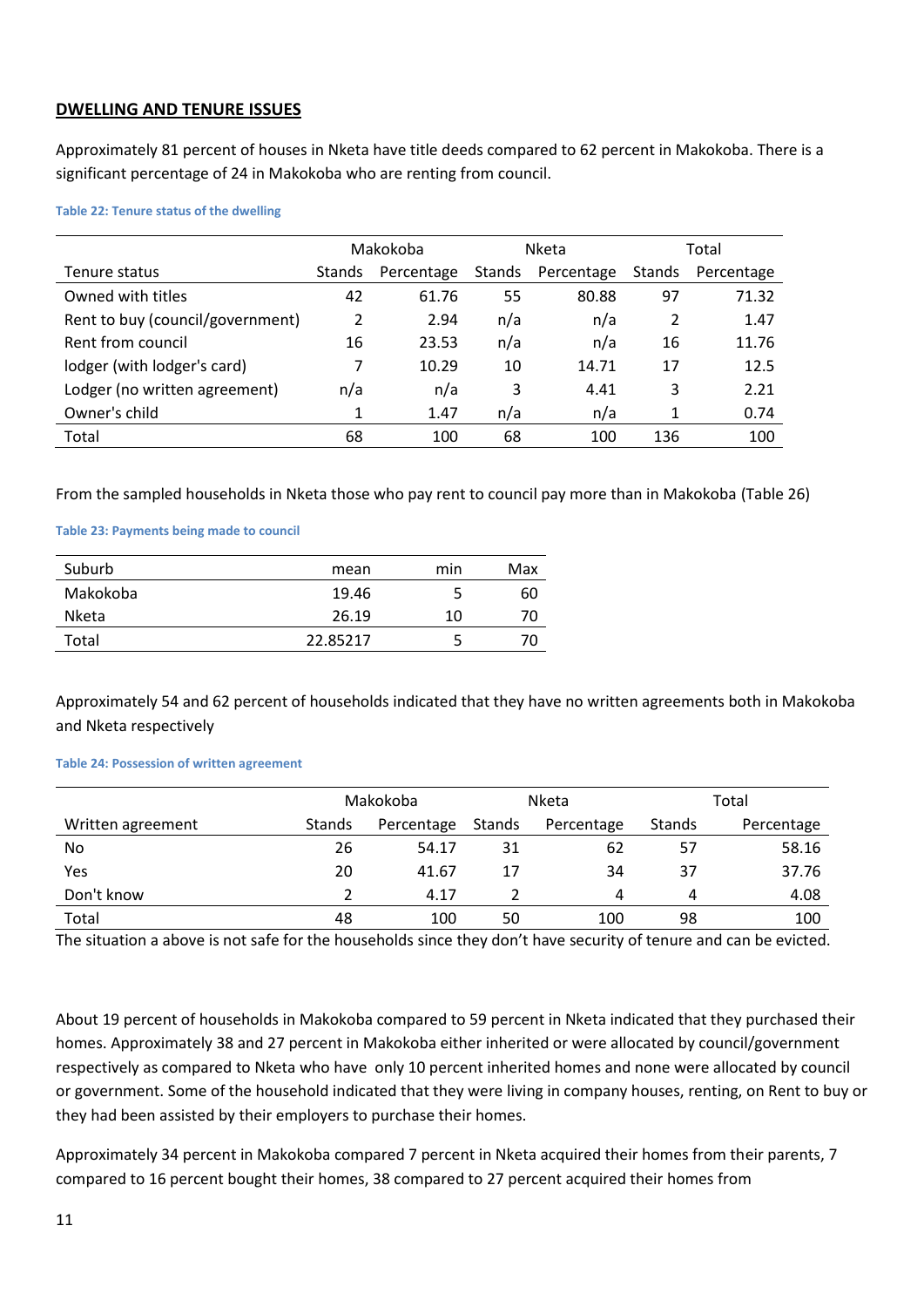council/government while there some who acquired their homes from the company they work for or are renting, some inherited from husbands or relatives and in Nketa 25 percent acquired their homes through bank loans.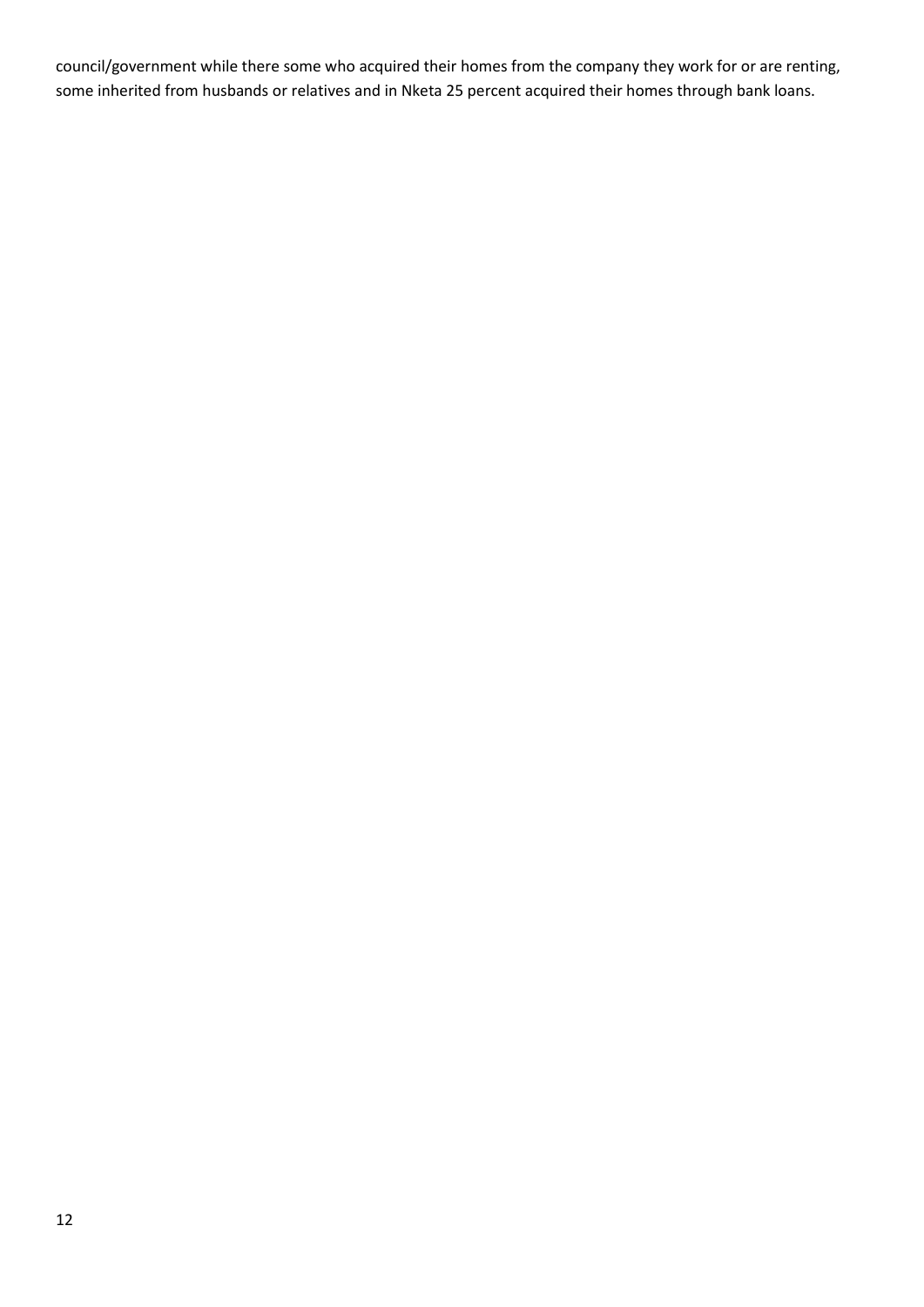Approximately 33 percent of households in Makokoba indicated that they could sell their properties while the rest were either not sure or indicated that they could not sell the houses while in Nketa 45 indicated that they could sell their homes.



### **Figure 6 : Proportion of households by suburb and their percecption on whether they can sell their properties**

The above figures show that the households were not sure of tenure status of their homes.

In Makokoba 29 percent of respondents indicated that they boy child would take over the house in the event of divorce compared to 20 percent indicating that the wife would take over. In Nketa it was 15 and 39 percent respectively. In both suburbs there was 17 percent responses which indicated that other family members would take over.

|                        |               | Makokoba   |        | Nketa      | Total         |
|------------------------|---------------|------------|--------|------------|---------------|
| Person(s) to take over | <b>Stands</b> | Percentage | Stands | Percentage | <b>Stands</b> |
| Don't know             | 3             | 4.6        | 4      | 6.1        | 7             |
| Husband                | 6             | 9.2        | 5      | 7.6        | 11            |
| Wife                   | 13            | 20         | 26     | 39.4       | 39            |
| Girl Child             | 7             | 10.8       | 6      | 9.1        | 13            |
| Boy Child              | 19            | 29.2       | 10     | 15.2       | 29            |
| Other family members   | 11            | 16.9       | 11     | 16.7       | 22            |
| N/A                    | 7             | 10.8       | 10     | 15.2       | 17            |
| Total                  | 65            |            | 66     |            | 131           |

### **Table 25: Person(s) to take over in the event of divorce**

Percentages and totals are based on respondents

In the event of the death of the current owner/occupier slightly above 30 percent of responses indicated that the boy child would take over while 15 percent indicated the girl child with 17 and 31 percent from Makokoba and Nketa respectively indicating the wife would take over while one person from each suburb indicated the husband would take over. There were about 20 of the responses indicating that other family members would take over. The percentages and totals were based on respondents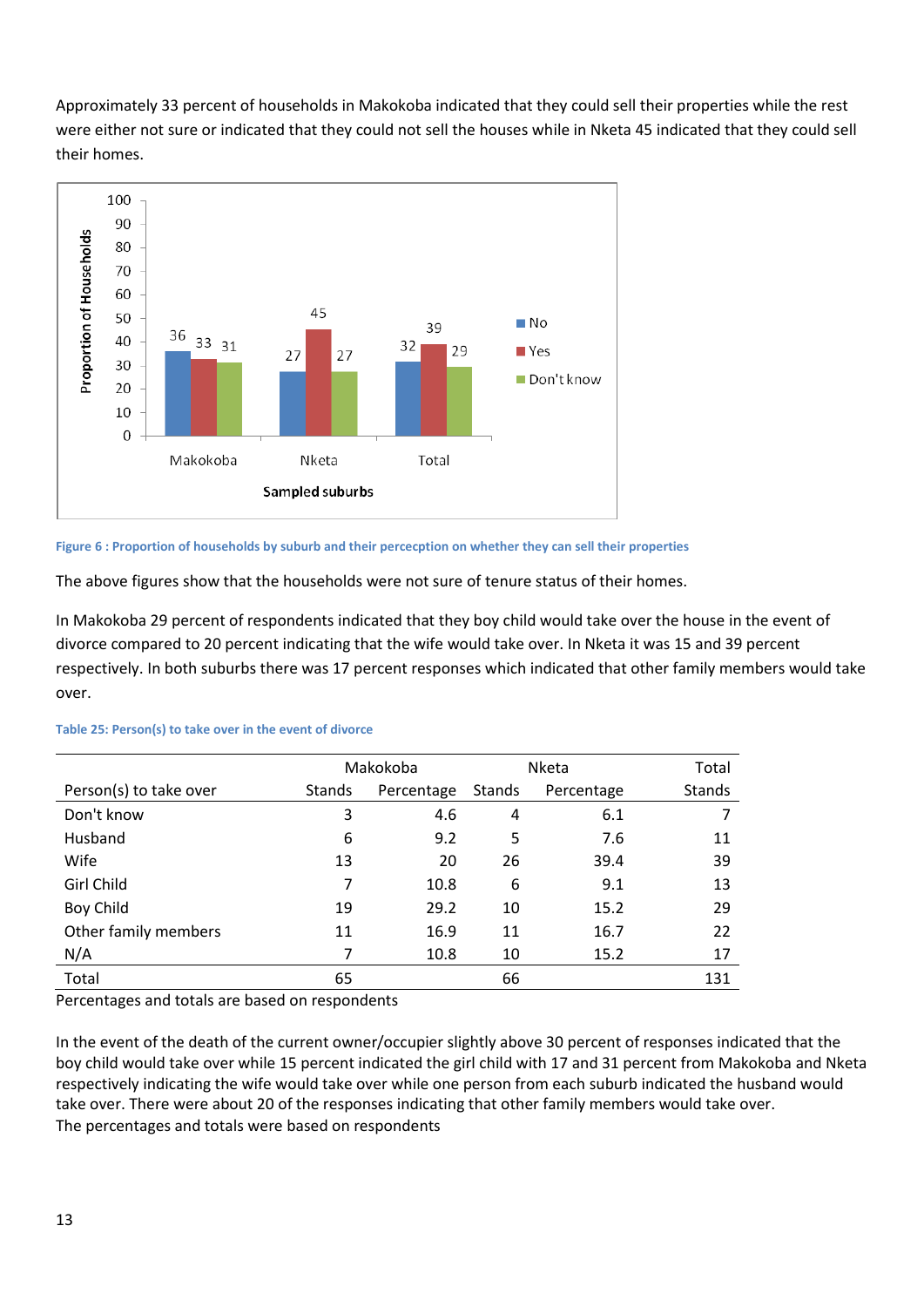Only about 9 and 7 percent of the sampled households from Makokoba and Nketa respectively who are lodging are on waiting list (Table 32).

### **Table 26: Are those who are lodging on waiting list**

|                 |        | Makokoba   |        | Nketa      |        | Total      |
|-----------------|--------|------------|--------|------------|--------|------------|
| On waiting list | Stands | Percentage | Stands | Percentage | Stands | Percentage |
| No              | 18     | 26.47      | 8      | 11.76      | 26     | 19.12      |
| Yes             | 6      | 8.82       |        | 7.35       | 11     | 8.09       |
| n/a             | 44     | 64.71      | 55     | 80.88      | 99     | 72.79      |
| Total           | 68     | 100        | 68     | 100        | 136    | 100        |

Most of the respondents indicated that they either have piped treated water inside or outside their houses while some indicated that they have both.

### **Table 27: Household's main water source**

|                          |        | Makokoba   |        | Nketa      | Total  |
|--------------------------|--------|------------|--------|------------|--------|
| Main water Source        | Stands | Percentage | Stands | Percentage | Stands |
| Piped (treated) inside   | 38     | 55.9       | 54     | 79.4       | 92     |
| Piped (treated) outside  | 30     | 44.1       | 39     | 57.4       | 69     |
| Piped (untreated) inside | n/a    | n/a        |        | 1.5        |        |
| Total                    | 68     |            | 68     |            | 136    |

Percentages and totals are based on respondents

## All sampled houses are connected to council water

## **Table 28: Connection to council water**

|           |        | Makokoba   |        | <b>Nketa</b> | Total  |            |
|-----------|--------|------------|--------|--------------|--------|------------|
| Connected | Stands | Percentage | Stands | Percentage   | Stands | Percentage |
| Yes       | 68     | 100        | 68     | 100          | 136    | 100        |
| Total     | 68     | 100        | 68     | 100          | 136    | 100        |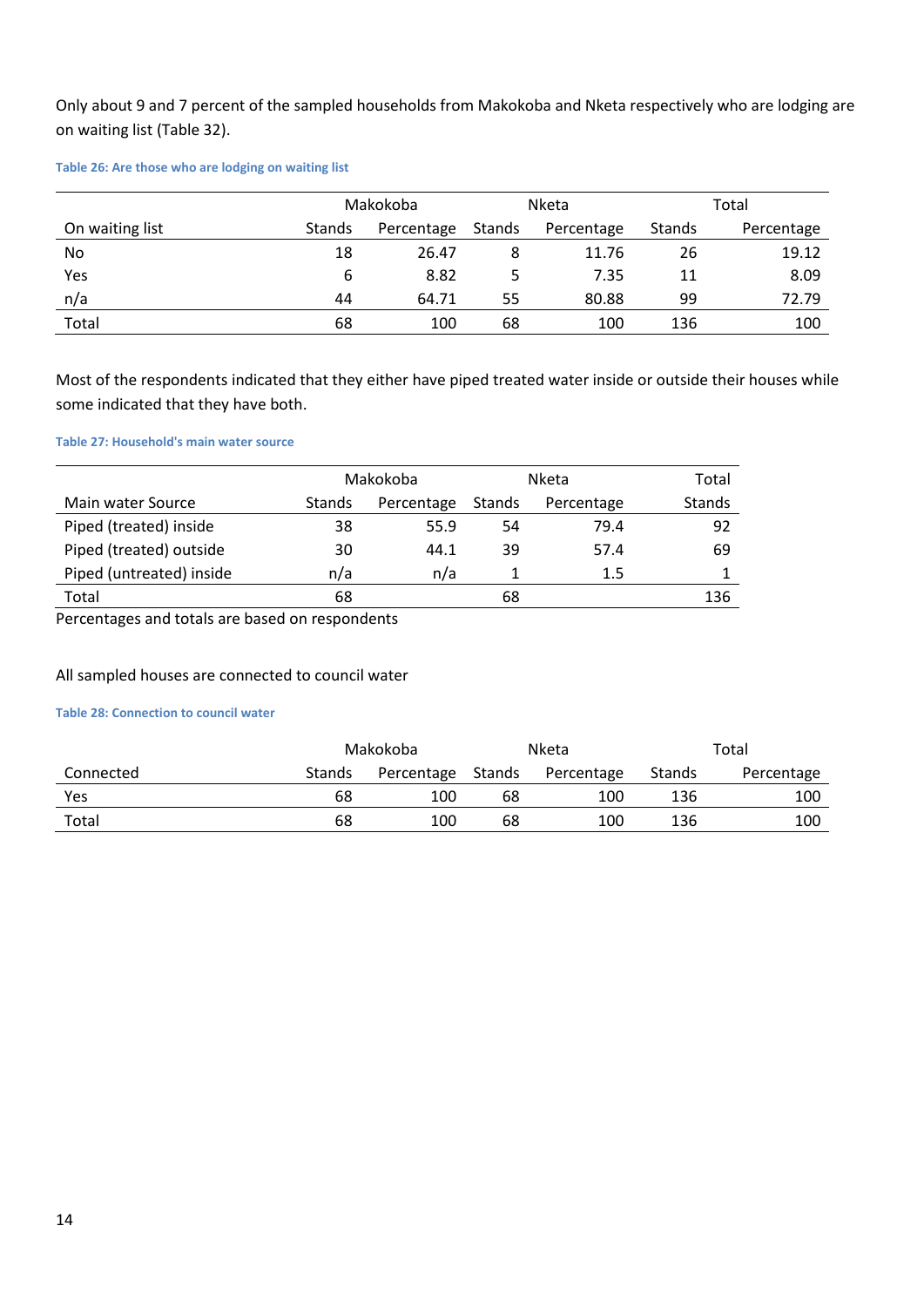## 92 percent of sampled households get water everyday



#### **Figure 7: Proportion of sampled households by suburb and how often they get water supply from council**

The above shows that there is no water deprivation in relation to its availability.

Above 70 percent of sampled households indicated that they get water from the community boreholes if water from the council is not available. Around 20 percent have wells/boreholes at their homesteads which they use as an alternative while 15 percent from Makokoba have water tanks.

About 82 percent from Makokoba and 66 percent from Nketa indicated that the water charge is included in the rates.

|                             |               | Makokoba   |        | Nketa      |        | Total      |
|-----------------------------|---------------|------------|--------|------------|--------|------------|
| How they pay                | <b>Stands</b> | Percentage | Stands | Percentage | Stands | Percentage |
| It is included in the rates | 55            | 82.09      | 45     | 66.18      | 100    | 74.07      |
| It is billed separately     | 12            | 17.91      | 22     | 32.35      | 34     | 25.19      |
| Landlord pays               | n/a           | n/a        |        | 1.47       |        | 0.74       |
| Total                       | 67            | 100        | 68     | 100        | 135    | 100        |

#### **Table 29: How house hold pay for their water**

All of households were connected to the national electricity grid.

### **Table 30: Connection to National electricity grid**

|           |        | Makokoba          | Nketa |            |        | Total      |
|-----------|--------|-------------------|-------|------------|--------|------------|
| Connected | Stands | Percentage Stands |       | Percentage | Stands | Percentage |
| Yes       | 68     | 100               | 68    | 100        | 136    | 100        |
| Total     | 68     | 100               | 68    | 100        | 136    | 100        |

88 and 55 percent of all sampled households in Makokoba and Nketa respectively get electricity everyday while 10 and 23 percents and houses respectively sometimes get electricity everyday which shows that people in Bulawayo are not significantly deprived of electricity as indicated by the sampled households. In Nketa only 9 percent get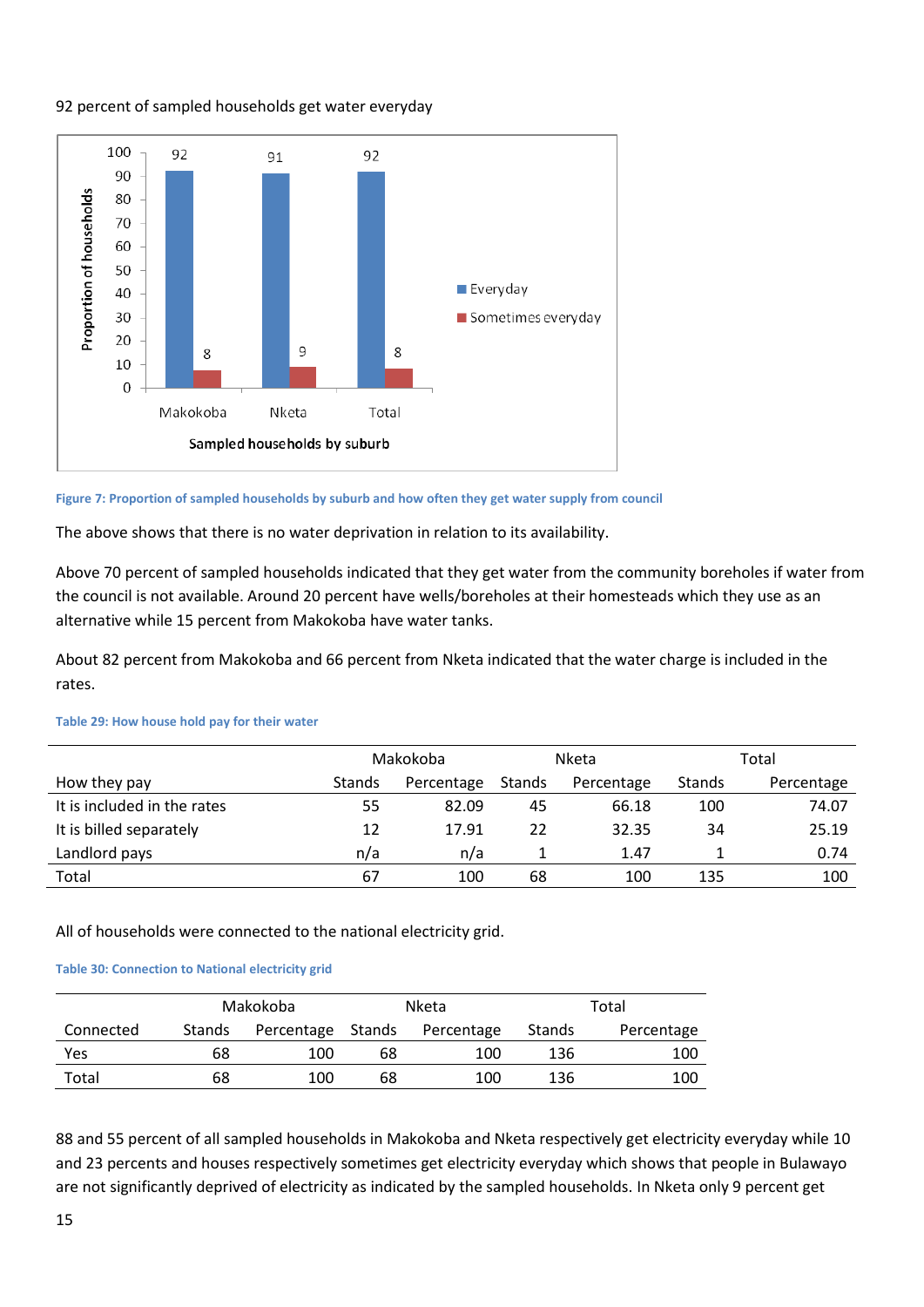electricity more than three times a week but not every day while 12 percent get water less than three times daily. This shows that there is no deprivation on electricity in terms of availability.

In Makokoba about 84 percent of responses indicated that they use firewood as an alternative to the main electricity grid and 53 indicated candles while in Nketa 76 indicated firewood, 33 percent use candles and 15 percent use gas stoves. There is about 20 percent who indicated that they use paraffin.



**Figure 8: Proportion of households by suburb and what alternatives they use when there is no electricity from the national grid**

Percentages and totals are based on respondents.

All of the sampled houses are connected to the sewer system.

#### **Table 31: Connection to the sewer system**

|           |               | Makokoba          |    | Nketa      |        | Total      |
|-----------|---------------|-------------------|----|------------|--------|------------|
| Connected | <b>Stands</b> | Percentage Stands |    | Percentage | Stands | Percentage |
| Yes       | 68            | 100               | 68 | 100        | 136    | 100        |
| Total     | 68            | 100               | 68 | 100        | 136    | 100        |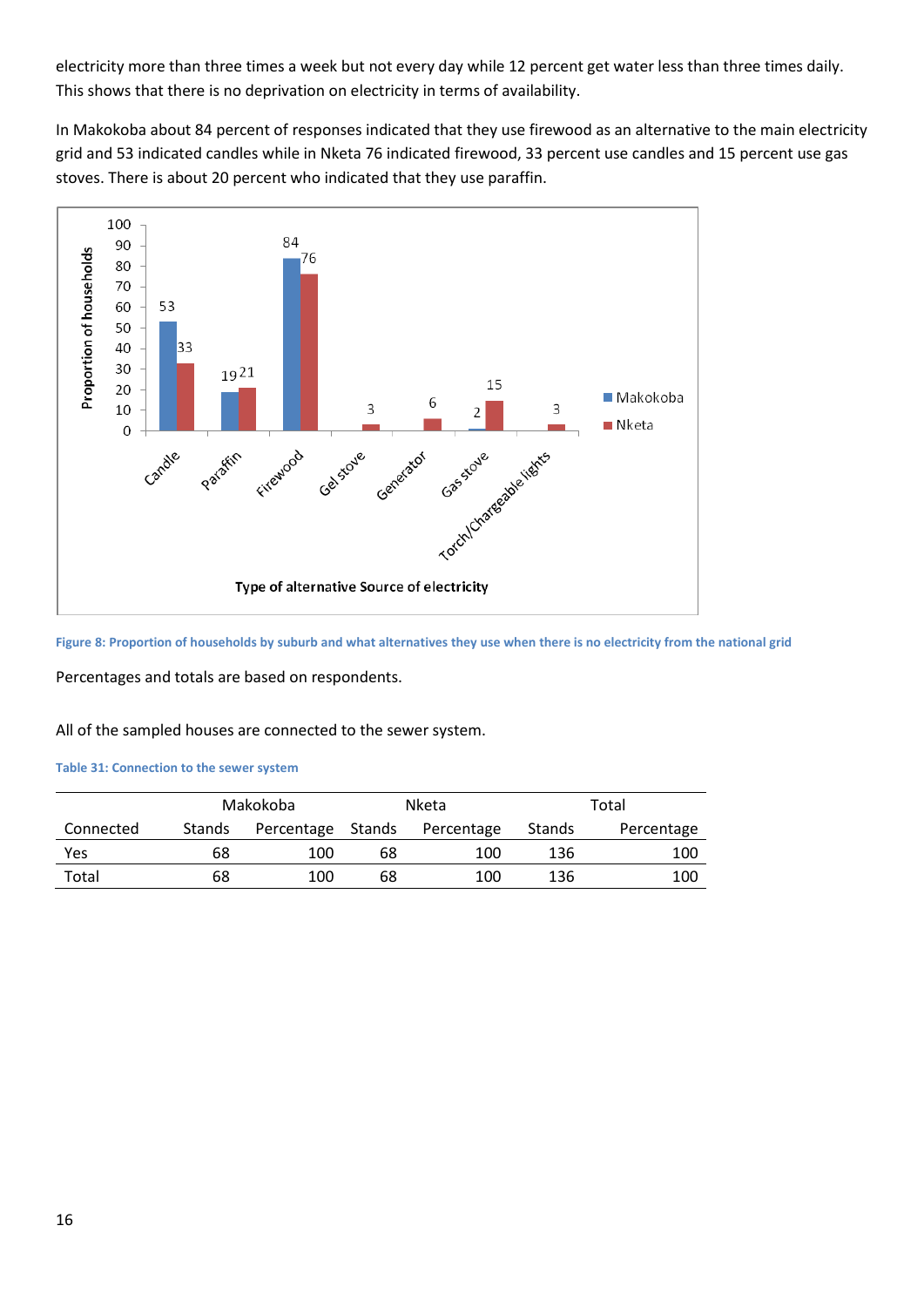About 62 percent of households living in Makokoba indicated that the sewer was effective and 38 percent indicated that it was Intermittent while those in Nketa had 87 percent indicating the sewer effective and only 13 percent indicating that the system was intermittent.

**Table 32: Effectiveness of the sewer system**

|               |        | Makokoba   |        | <b>Nketa</b> | Total  |            |
|---------------|--------|------------|--------|--------------|--------|------------|
| Effectiveness | Stands | Percentage | Stands | Percentage   | Stands | Percentage |
| Effective     | 41     | 62.12      | 59     | 86.76        | 100    | 74.63      |
| Intermittent  | 25     | 37.88      | q      | 13.24        | 34     | 25.37      |
| Total         | 66     | 100        | 68     | 100          | 134    | 100        |

All households in Nketa use flush while in Makokoba 87 percent use flush with 13 percent using bucket system.



**Figure 9: Proportion of households by suburb and their main toilet facility**

In Makokoba 85 percent of the sampled house use their own household toilet facility, 3 percent share with other households on the property and 12 percent use communal facility while in Nketa all sampled households use their own facility.

| Table 33: Nature of toilet facility in realtionship to access |  |
|---------------------------------------------------------------|--|
|---------------------------------------------------------------|--|

|                |               | Makokoba   |        | Nketa      |        | Total      |
|----------------|---------------|------------|--------|------------|--------|------------|
| Access         | <b>Stands</b> | Percentage | Stands | Percentage | Stands | Percentage |
| Household      | 57            | 85.07      | 68     | 100        | 125    | 92.59      |
| The whole yard |               | 2.99       | n/a    | n/a        |        | 1.48       |
| Communal       | 8             | 11.94      | n/a    | n/a        | 8      | 5.93       |
| Total          | 67            | 100        | 68     | 100        | 135    | 100        |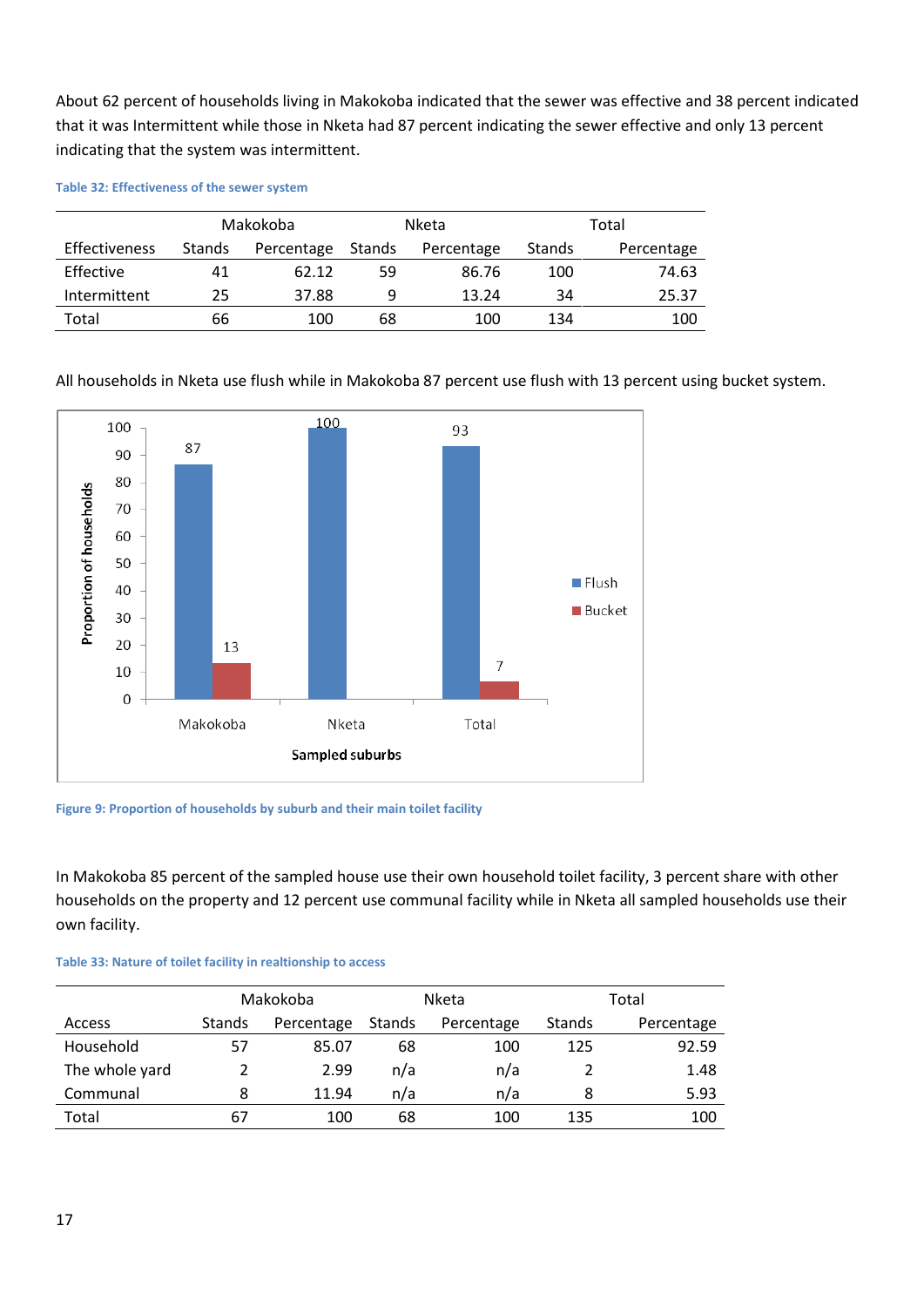Approximately 60 percent of households who use public (communal or shared by more than one household) in Makokoba indicated that the toilet facility is cleaned daily with 30 percent sometimes clean them daily and one household indicated the toilet is never cleaned

### **Table 34: Frequency of cleaning toilet if it's public**

|                    |               | Makokoba   | Total  |            |  |  |
|--------------------|---------------|------------|--------|------------|--|--|
| Frequency          | <b>Stands</b> | Percentage | Stands | Percentage |  |  |
| Everyday           | ь             | 60         |        | 60         |  |  |
| Sometimes everyday | 3             | 30         |        | 30         |  |  |
| Never              |               | 10         |        | 10         |  |  |
| Total              | 10            | 100        | 10     | 100        |  |  |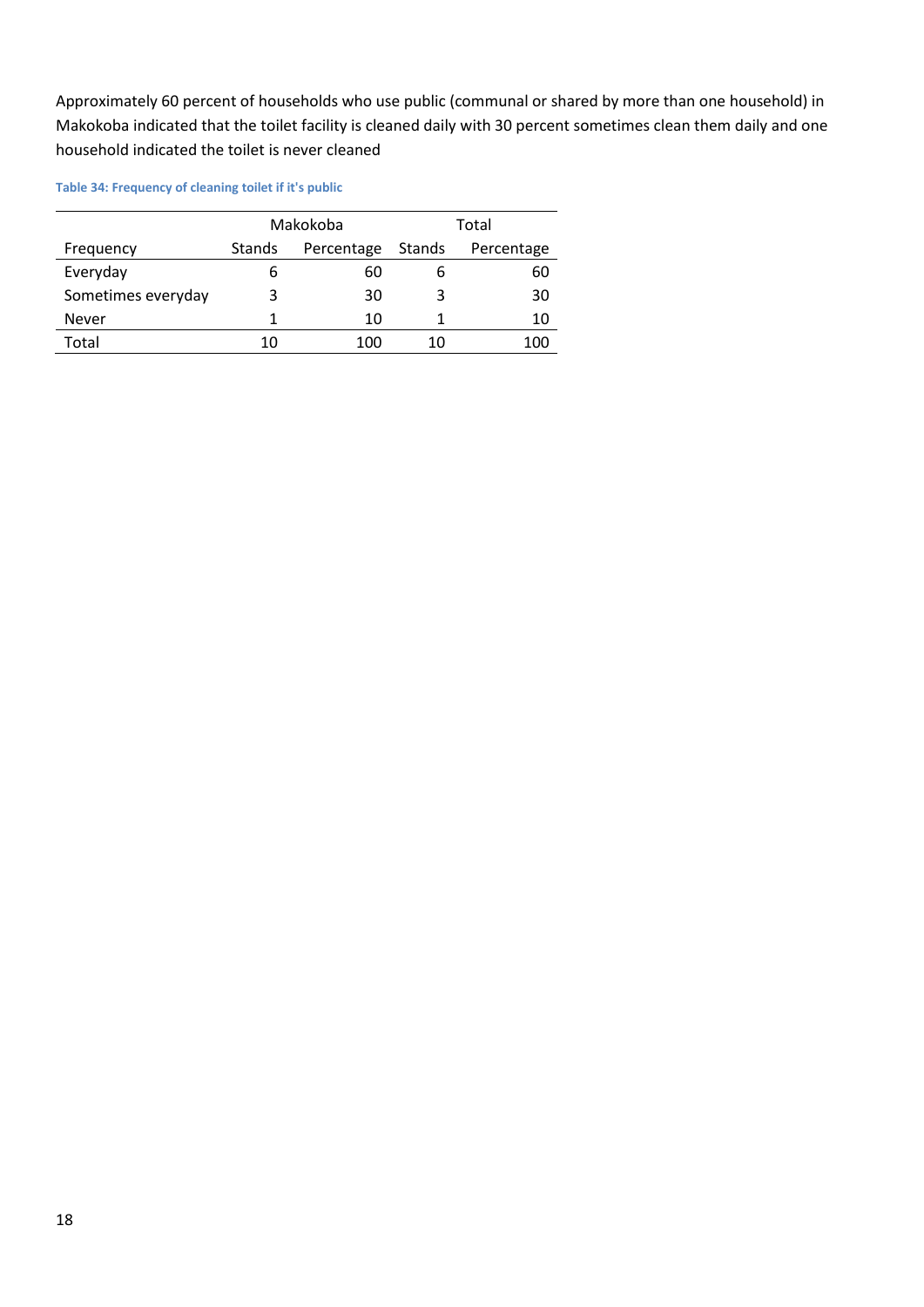## **TENURE SECURITY OF PROPERTY**

Approximately 33 and 53 of households in Makokoba and Nketa respectively indicated that they did not know what role council played in them getting accommodation while 46 and 24 percent indicated that council played no role. Only a smaller percentage of 10 and 19 respectively indicated council provided land with 10 and 4 percent indicating that they provided professional support.



**Figure 10: Proportion of households by the role council played in getting them accommodation**

54 and 63 percent of households living in Makokoba and Nketa respectively felt that their situation was permanent.

| Table 35: Is the situation permanent for the household (security of tenure) |  |  |  |  |  |  |  |
|-----------------------------------------------------------------------------|--|--|--|--|--|--|--|
|-----------------------------------------------------------------------------|--|--|--|--|--|--|--|

|                            | Makokoba |                   |        | Nketa      | Total  |            |  |
|----------------------------|----------|-------------------|--------|------------|--------|------------|--|
| <b>Situation Permanent</b> |          | Stands Percentage | Stands | Percentage | Stands | Percentage |  |
| No                         | 16       | 23.88             | 14     | 20.59      | 30     | 22.22      |  |
| Yes                        | 36       | 53.73             | 43     | 63.24      | 79     | 58.52      |  |
| Don't know                 | 15       | 22.39             | 11     | 16.18      | 26     | 19.26      |  |
| Total                      | 67       | 100               | 68     | 100        | 135    | 100        |  |

All households Nketa who felt that their situation was permanent indicated that they had title deeds while in Makokoba 78 percent indicated that they had title deeds with 8 percent indicating that they were paying to council and 19 percent indicate that they were officially recorded.

**Table 36: Reason why households think that their situation at the houses is permanent**

|                     |        | Makokoba   |        | Nketa      |       |  |
|---------------------|--------|------------|--------|------------|-------|--|
| Reason              | Stands | Percentage | Stands | Percentage | Total |  |
| Have title deeds    | 28     | 77.8       | 43     | 100        | 71    |  |
| Pay to council      | 3      | 8.3        | n/a    | n/a        |       |  |
| Officially recorded |        | 19.4       | n/a    | n/a        |       |  |
| Total               | 36     |            | 43     |            | 79    |  |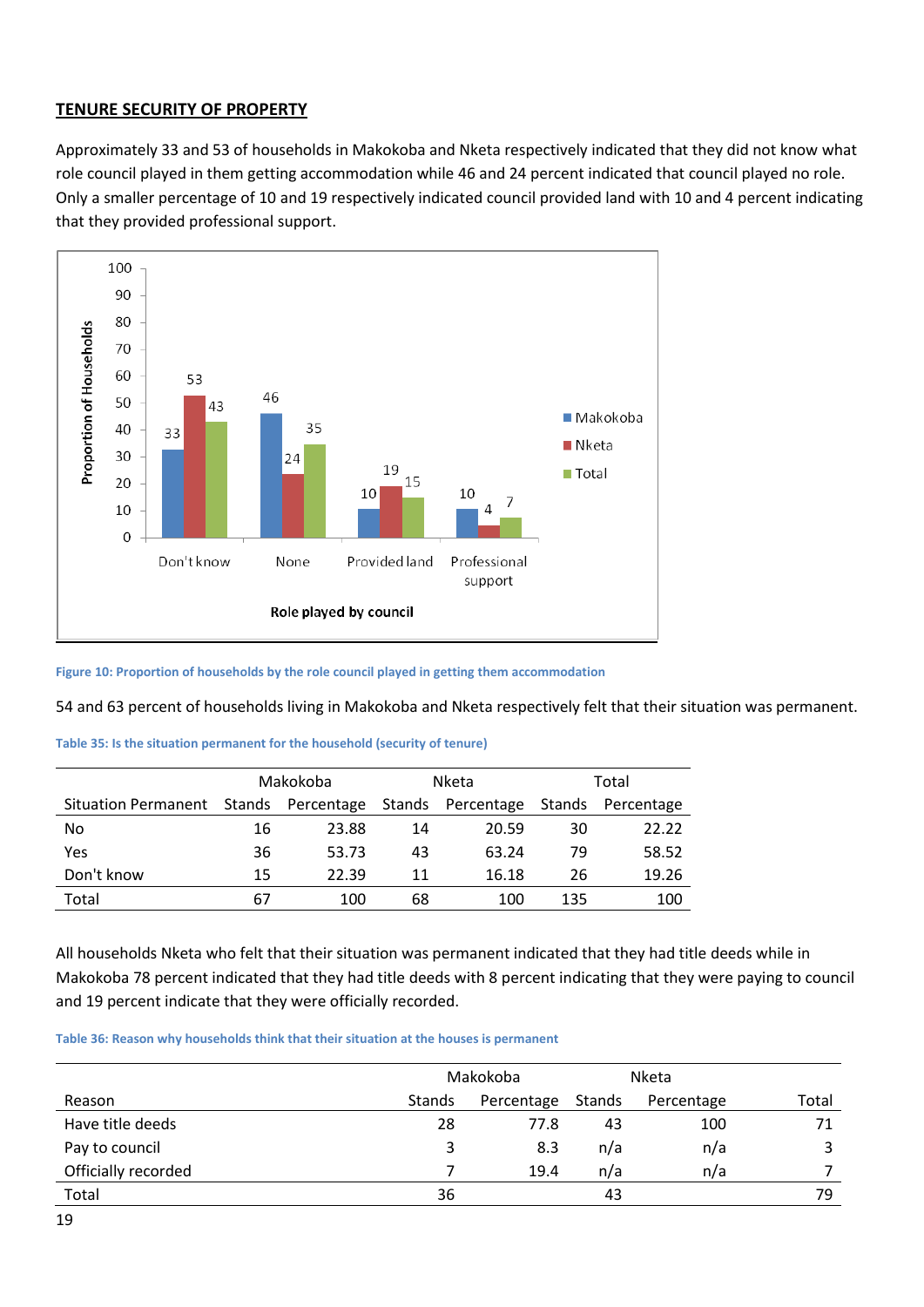## Percentages and totals are based on respondents

Of those who thought the situation was not permanent 38 and 18 percent in Makokoba and Nketa respectively had no title deeds, 32 percent in Nketa had no lease agreement. A few either were lodging, inherited the home, wanted to move or buy their own houses, were not paying, not officially recorded or were windows who wanted to remarry.

## When threatened with eviction in

## **Table 37: Where household seek assistance when they were threatened with eviction**

|                       | Makokoba     |            | Nketa  |            |                |
|-----------------------|--------------|------------|--------|------------|----------------|
| Seek Assistance       | Stands       | Percentage | Stands | Percentage | Total          |
| No one                | $\mathbf{1}$ | 1.5        | 1      | 1.5        | $\overline{2}$ |
| <b>MP</b>             | 0            |            | 1      | 1.5        | 1              |
| Councillor            | 29           | 43.3       | 27     | 40.9       | 56             |
| Residents association | 13           | 19.4       | 7      | 10.6       | 20             |
| Police                | 10           | 14.9       | 24     | 36.4       | 34             |
| Council               | 3            | 4.5        | 1      | 1.5        | 4              |
| Don't know            | 12           | 17.9       | 7      | 10.6       | 19             |
| <b>NGO</b>            | n/a          | n/a        | 1      | 1.5        | 1              |
| Rent board            | 3            | 4.5        | 3      | 4.5        | 6              |
| N/A                   | 1            | 1.5        | 1      | 1.5        | 2              |
| Total                 | 67           |            | 66     |            | 133            |

Percentages and totals are based on respondents.

For the house household who were threatened with eviction 43 and 41 percent seek assistance from the councillor.

# **SOCIAL CAPITAL**

About 48 percent of the households indicated that there are community organisations in the area with another 48 percent indicating that there are no organisations while only 4 percent did not know (Figure 11).



### **Figure 11: Proportion of presence of community organisations in the area by suburb**

The community organisations which most household indicated were Residents associations. The other organisations mentioned where SOS, Home based care, BEAM and political parties among others. These organisations assist in